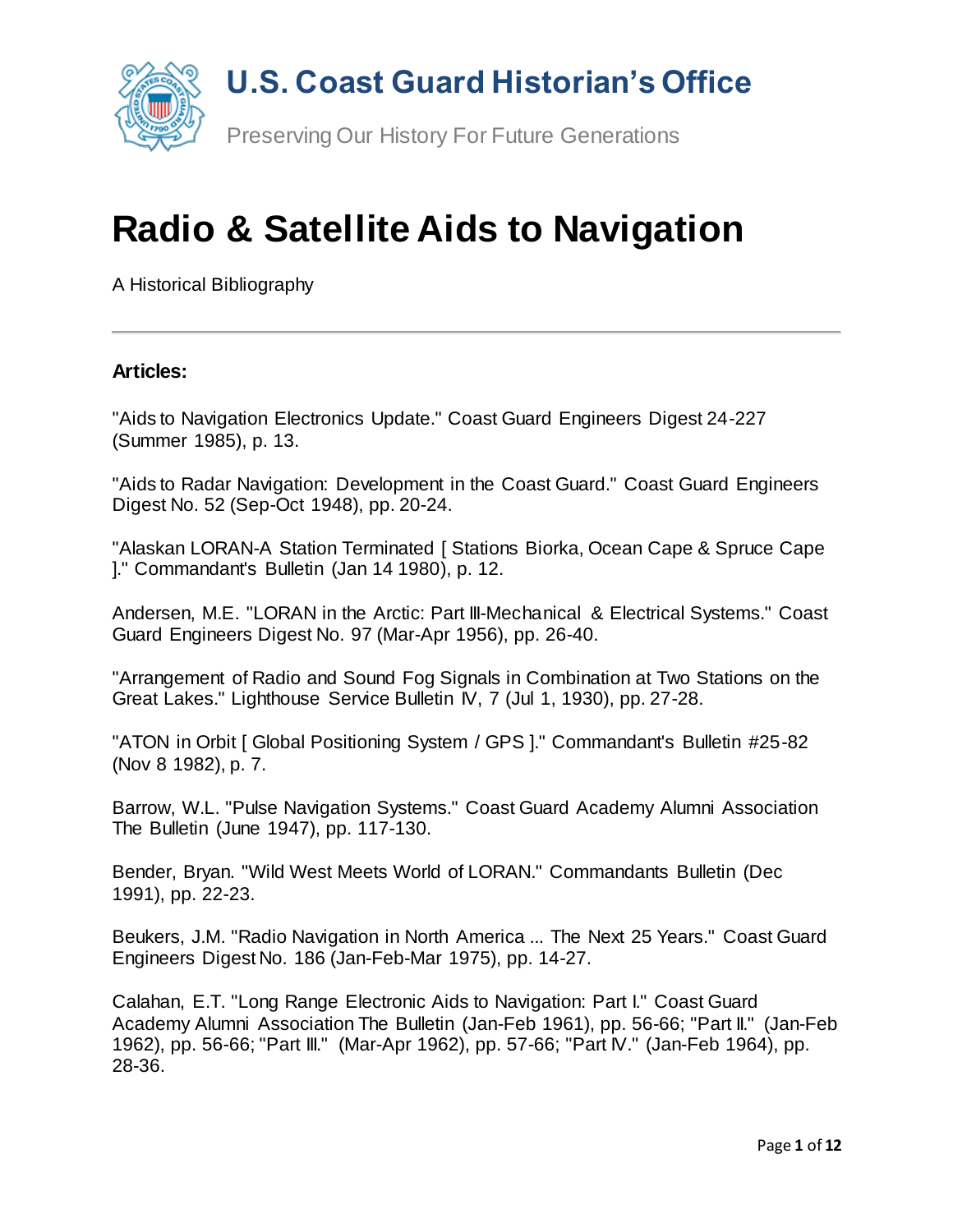

Preserving Our History For Future Generations

Cankar, Frank H. "Forty Days in the Orient (Loran Team Makes Survey of Japan and Formosa)." Coast Guard Academy Alumni Association The Bulletin (May 1946), pp. 42- 51.

Coast Guard Magazine (Mar 1946), pp. 34-38.

"Caution as to Need of Care in Approaching Lightships on Radio Bearings." Lighthouse Service Bulletin IV, 53 (May 1, 1934), p. 175.

Chrubuck, David C. "Smart Charts." Forbes 150, No. 5 (Aug 31 1993), pp. 70-71.

"Coast Guard Helps Air Force Test Computer Navigation [ LORAN ]." Coast Guard Academy Alumni Association The Bulletin (July-Aug 1964), p. 344.

"Coast Guard Introduces RATAN [ Radar & Television Aid ]." Coast Guard Academy Alumni Association The Bulletin (Mar-Apr 1962), pp. 67-69.

"Coast Guard Undertakes Loran Study for Post-War Merchant Vessel Use." Coast Guard Academy Alumni Association The Bulletin (Nov 1945), pp. 248-249.

Colman, Peter V. "Selecting Electronic Navigation Systems for Merchant Vessels." Coast Guard Academy Alumni Association The Bulletin (Dec 1945), pp. 281-284.

"Continuous Wave Equipment for Radiobeacons and Radio Compasses." Lighthouse Service Bulletin IV, 15 (Mar 2, 1931), p. 59.

"Coordinated Operation of Maritime Radiobeacons of the United States and Canada." Lighthouse Service Bulletin IV, 70 (Oct 1, 1935), pp. 221-222.

Crawley, Jeff. "Coast Guard Brings on a New Generation of Loran Stations at Las Cruces, New Mexico." Commandants Bulletin (Aug 1992), pp. 32-33.

Culbertson, J.F. "LORAN-C for the Seventies." Coast Guard Academy Alumni Association The Bulletin (Mar-Apr 1975), pp. 32-34.

Davis, C.W. "Recent Developments in the Use of Loran." Coast Guard Academy Alumni Association The Bulletin (Mar 1954), pp. 358-365.

Davis, K.S. "Pacific Loran Stations: Some Aspects of Their Logistics, Maintenance, & Repair." Coast Guard Engineers Digest No. 75 (Jul-Aug, 1952), pp. 62-68.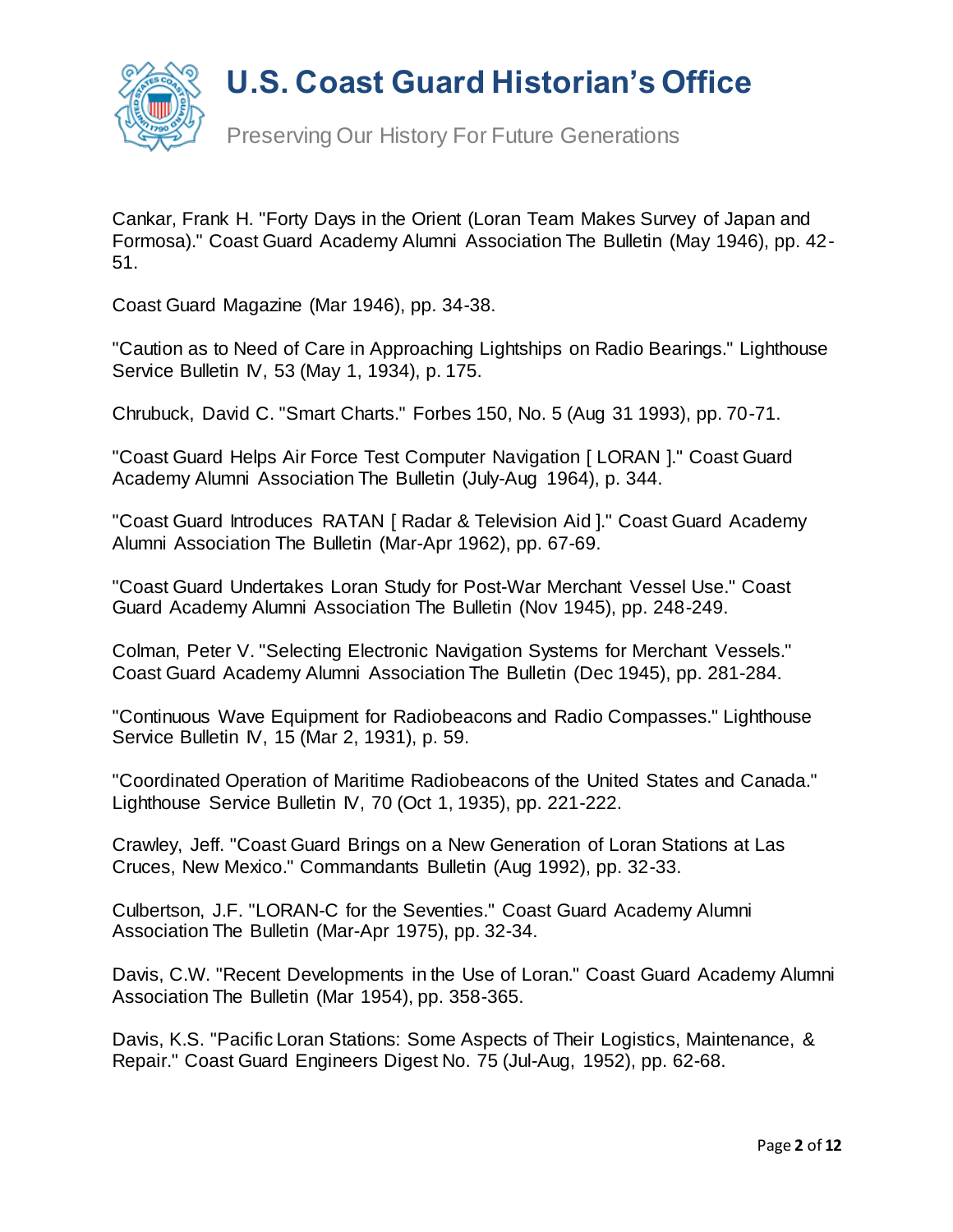

Preserving Our History For Future Generations

Dean, Ralph D. "An Introduction to Ratan." Coast Guard Engineers Digest No. 134 (May-June 1962), pp. 28-32.

"The Ratan System Evaluation." Proceedings of the Merchant Marine Council 19 (July 1962), pp. 107-109.

"Development of Radio Apparatus at the Detroit Lighthouse Depot." Lighthouse Service Bulletin IV, 2 (Feb 1, 1930), p. 9.

Donnell, K.W. "Loran in the Artic: Part I-DOPE Station Design." Coast Guard Engineers Digest No. 95 (Nov-Dec, 1955), pp. 36-41.

Duncan, F.B. "Technical Advances in the Loran System and Its Future Development." Coast Guard Engineers Digest No. 96 (Jan-Feb, 1956), pp. 3-9.

Eddy, Jim. "Radio Personnel on Confidential Mission in Lonely Pacific Ocean Island Stations." Coast Guard Magazine (Mar 1946), p. 54.

"End of an Era." Coast Guard Academy Alumni Association The Bulletin (May-Jun 1979), p. 41.

"Experience in Using Radiobeacons, Especially in Approaching Lightships." Lighthouse Service Bulletin IV, 55 (Jul 1, 1934), p. 181.

"The First Radio Beacon in Alaska." Lighthouse Service Bulletin III, 32 (Aug 2, 1926), pp. 145.

"First Radio Beacon Stations in Florida." Lighthouse Service Bulletin III, 50 (Feb 1, 1928), pp. 230-231.

Fitzgerald, Tom. "Preparation for Loran Duty." Coast Guard Academy Alumni Association The Bulletin (Nov-Dec 1976), pp. 2-3.

Fontaine, M.J., & J.E. Coulter. "An Arctic Loran Station in Eleven Months." Coast Guard Engineers Digest No. 136 (Sept.-Oct., 1962), pp. 2-12.

Gammon, Fred R. "History and Design Development of Coast Guard Tall Towers." Coast Guard Engineers Digest No. 141 (Oct-Nov-Dec, 1963), pp. 2-10.

Gray, Ben. "'I Cruised Aboard the Nettle and Learned about LORAN." Coast Guard Magazine (Feb 1950), pp. 7-8.

"Guiding Ships By Radio." Lighthouse Service Bulletin IV, 1 (Jan 2, 1930), pp. 1-2.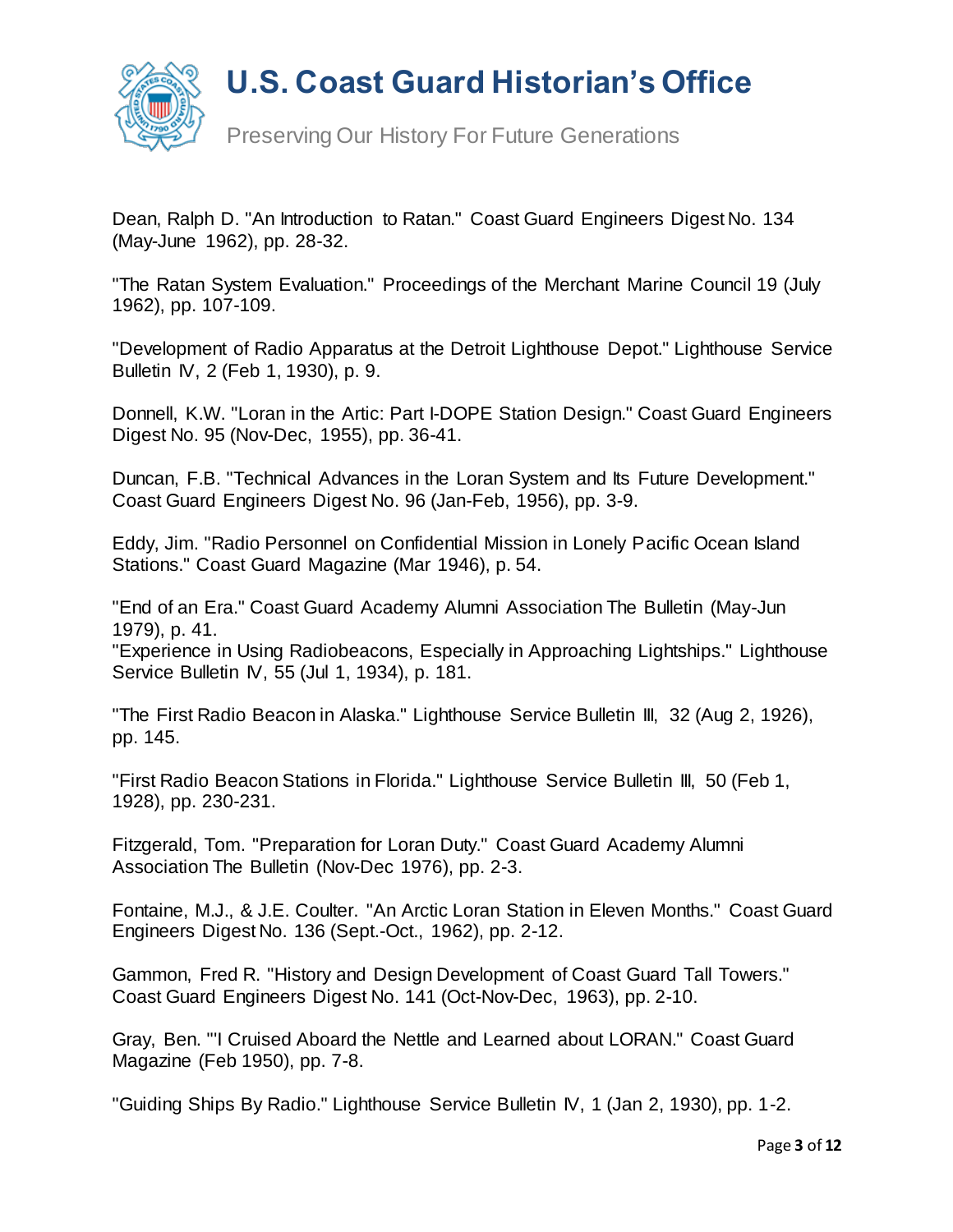



Preserving Our History For Future Generations

Harned, Albert E. "Use of Loran for Search and Effecting a Rendezvous." Coast Guard Academy Alumni Association The Bulletin (Nov 1948), pp. 231-232.

"The History of Detachment Mike." Coast Guard Engineers Digest 19-196 (Fall 1977), pp. 2-11.

"IMMRAN [International Meeting on Marine Radio Aids to Navigation]." Coast Guard Academy Alumni Association The Bulletin (June 1947), pp. 115-116.

"IMMRAN: Conclusions, Recommendations and Views Adopted by the International Meeting on Marine Radio Aids to Navigation (IMRAN) May 9, 1947 (As Corrected)." Coast Guard Academy Alumni Association The Bulletin (July 1947), pp. 179-183.

"International Meeting on Radio Aids to Marine Navigation." Coast Guard Academy Alumni Association The Bulletin (Aug, 1946), pp. 131-132.

"International OMEGA Principles Signed." Commandant's Bulletin #4-82 (Jan 25 1982), p. 3.

"International Recommendations as to Radiobeacons Approved at the Lisbon Conference." Lighthouse Service Bulletin IV, 15 (Mar 2, 1931), p. 59.

Jane, F. E. "LORAN Station Iwo Jima: Master Station of the Northwest Pacific LORAN-C Chain." Commandant's Bulletin #3-84 (Feb 3 1984), pp. 26-27.

"Joint Services Open LORAN Chain [ joint USAF & USCG operate LORAN-C chain ]." Commandant's Bulletin (May 19 1980), p. 4.

Judd, Ralph W. "Tight Rein Happenings." Coast Guard Academy Alumni Association The Bulletin (Nov-Dec 1967), pp. 346-359.

Kirlin, Clyde B. "Loran-C…C for Chicanery? Are We Here, or Here, or…Man the Pumps!" Cruising World 6 (Mar 1980), p. 41.

Kroll, C. Douglas. "LORAN Duty--Stepchild of the Coast Guard?" Coast Guard Academy Alumni Association The Bulletin (Sep-Oct 1975), pp. 3-4.

"Return to LORSTA Ulithi." Coast Guard Academy Alumni Association The Bulletin (Nov-Dec 1973), pp. 47-49.

Lathrop, James L. "Post War Operation of the Coast Guard Loran System." Coast Guard Academy Alumni Association The Bulletin (May 1950), pp. 65-73.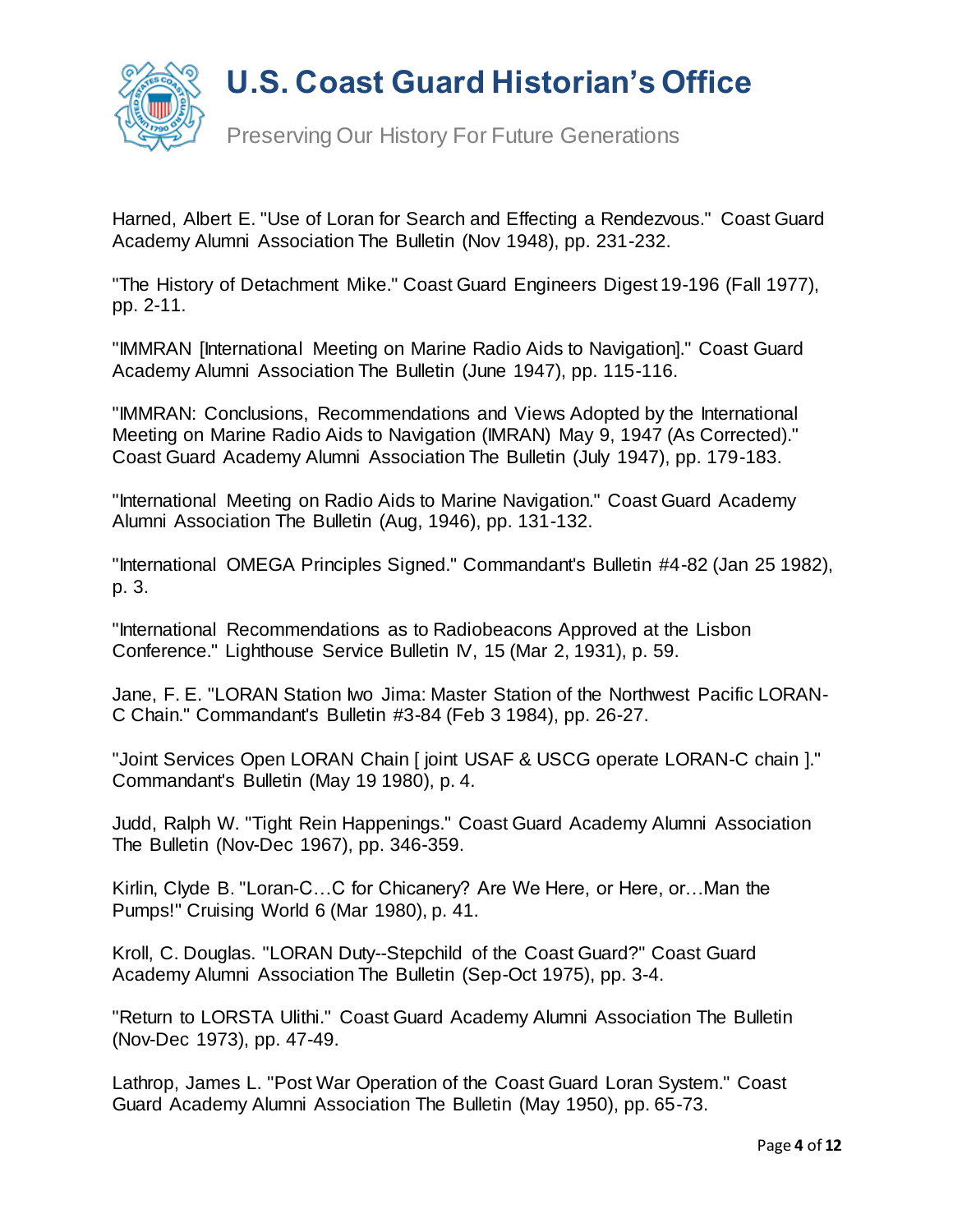

Preserving Our History For Future Generations

Leaf, Jesse J. "Loran Accuracy, Part 1." 166, No. 3 Yachting (Sep 1989), pp. 38-41; "Part 2." 166, No. 4 (Oct 1989), pp. 55-58.

Lesperance, G.O. "Preparation for Loran Duty." Coast Guard Academy Alumni Association The Bulletin (Nov-Dec 1976), p. 2.

"Liberia and U.S. Agree on OMEGA Station." Commandant's Bulletin (Aug 25 1980), p. 4.

Lipsey, Elmer M. "Precision Time LORAN." Proceedings of the Merchant Marine Council 19 (May 1962), pp. 76-81.

"The Long Arm of the US Coast Guard: LORAN-C Aids Mariners, Airmen and Terrestrial Navigators." Coastguard: The Magazine of HM Coastguard (Jul 1990), p. 23.

"LORAN." Coast Guard Engineers Digest No. 44 (May-Jun, 1947), pp. 17-19.

Coast Guard Engineers Digest No. 46 (Sep-Oct 1947), pp. 1-4.

"LORAN-A Long Range Aid to Navigation." Coast Guard Academy Alumni Association The Bulletin (May 1950), pp. 61-65.

"Loran-- a Long Range Aid to Navigation, A Brief Historical Review and Description." Coast Guard Academy Alumni Association The Bulletin (May 1950), pp. 61-65.

"LORAN; A New Long Range Electronic Navigational Aid." Proceedings of the Merchant Marine Council 2 (Oct 1945), pp. 150-151.

"LORAN for Merchant Vessel Use." Coast Guard Magazine (Jul 1946), pp. 30-31.

"LORAN Rule Set for 1996." Aviation Week & Space Technology 140 (Apr 25 1994). P. 31.

"LORAN -A Shuts Down." Commandants Bulletin #5-81 (Jan 26 1981), p. 14.

"LORAN-C." Coast Guard Academy Alumni Association The Bulletin (Jan-Feb 1962), p. 65.

"LORAN-C Radio Navigation Coverage Grows." Proceedings of the Marine Safety Council 31 (July 1974), p. 131.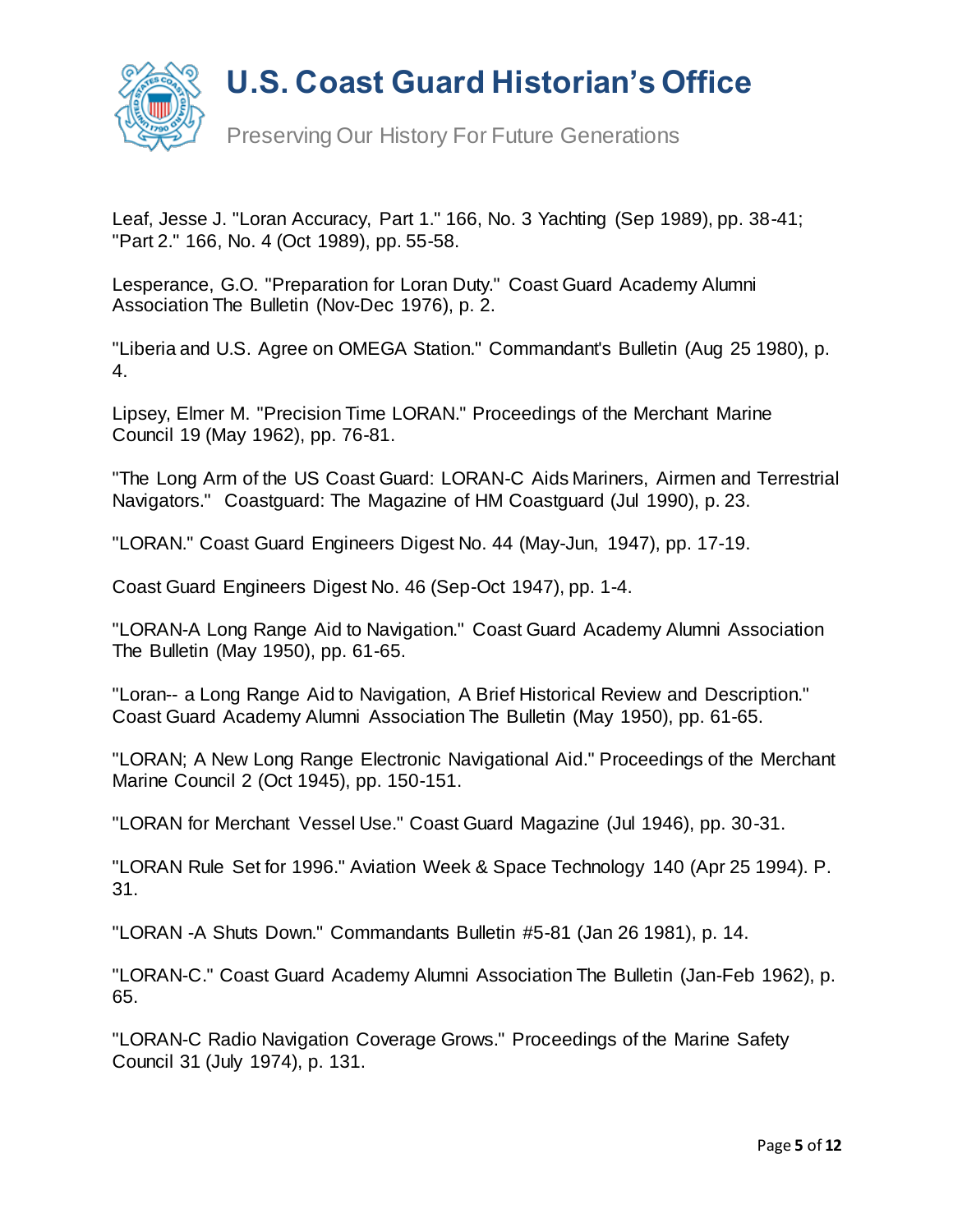

Preserving Our History For Future Generations

"LORAN-C Station [ Baudette ] Commissioned." Commandant's Bulletin (Apr 28 1980), p. 12.

"LORAN Chain [ Great Lakes LORAN-C ] Opens." Commandants Bulletin (Apr 14 1980), p. 3.

"LORAN Construction in the Pacific." Coast Guard Engineers Digest No. 45 (Jul-Aug, 1947), pp. 17-19.

"LORAN-C: A Navigation System for the Future." Coast Guard Engineers Digest No. 182 (Jan-Feb-Mar 1974), pp. 48-53.

"LORAN Duty -- A Family Affair [ CWO4 Kirk D. Rose and daughter LTJG Tamera Rose ]." Commandant's Bulletin (Jun 7 1982), p. 22.

"LORAN Monitor Station Shetland." Commandant's Bulletin (Dec 22 1980), pp. 10-11.

"LORAN Station Gesashi." Commandant's Bulletin (Feb 23 1981), p. 13.

"LORAN Station Hokkaido." Commandant's Bulletin (Oct 28 1983), p. 24.

"LORAN Station Iwo Jima." Commandant's Bulletin (Jun 29 1981), pp. 11-12.

"LORAN Station Jupiter, Florida." Commandant's Bulletin (Sep 16 1983), p. 23.

"LORAN Station Marcus Island." Commandant's Bulletin (Mar 16 1981), pp. 10-11.

"LORAN Station Nantucket." Commandant's Bulletin (Jan 5 1981), pp. 6-7.

"LORAN Station Port Clarence." Commandant's Bulletin (Feb 14 1983), pp. 41-43.

"LORAN Station Saipan Shuts Down." Commandant's Bulletin (Aug 10 1981), p. 9.

"[ LORAN ] Station Saipan: End of an Era." Commandant's Bulletin (Aug 10 1981), pp. 12-14.

"LORAN Station Searchlight [ Nevada ]." Commandant's Bulletin (Jun 23 1980), pp. 8-9.

"LORAN Station Sylt Germany." Commandant's Bulletin (Apr 11 1983), pp. 14-16.

"LORMONSTA Shetland Decommissioned." Commandant's Bulletin (Dec 9 1983), p. 7.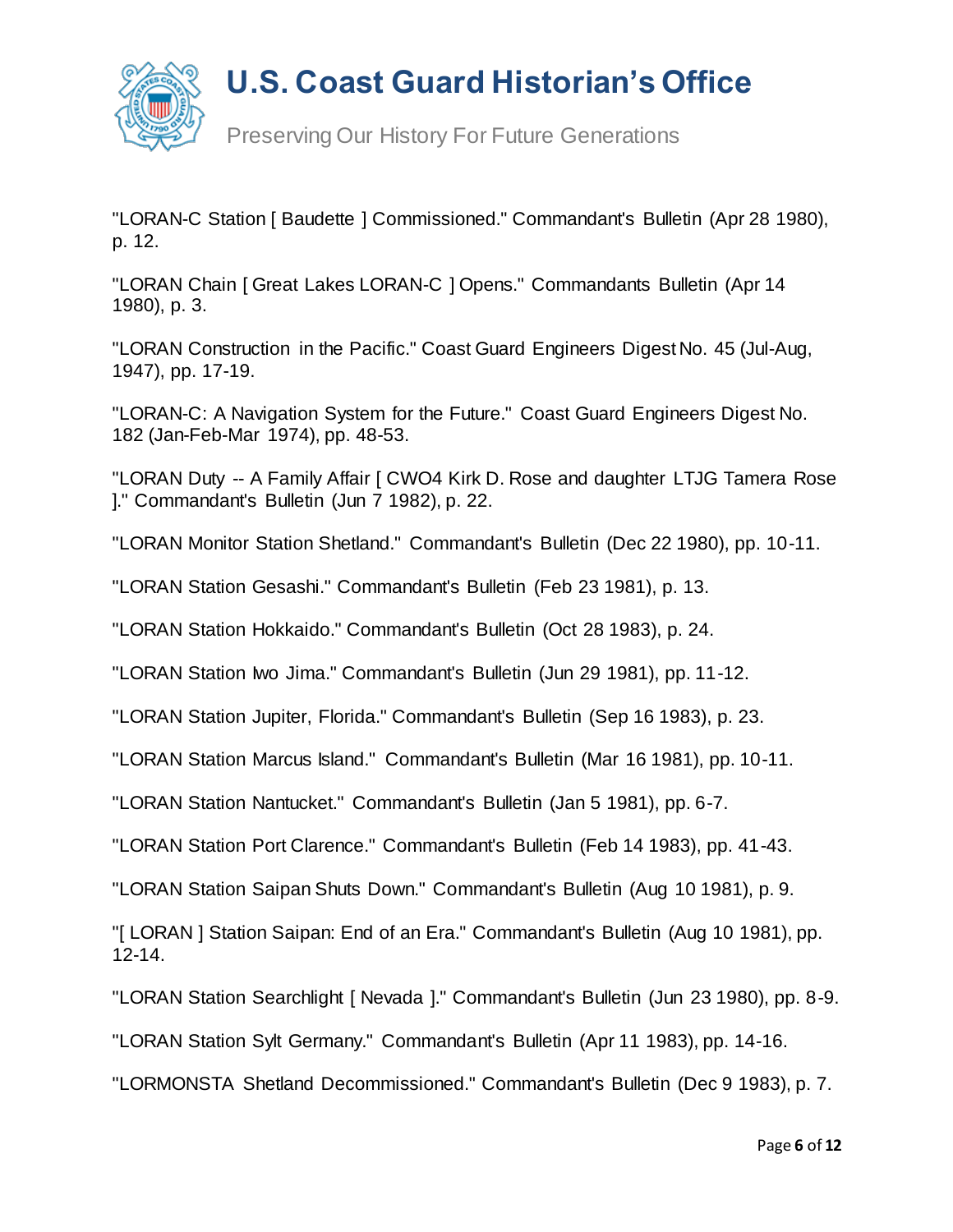

Preserving Our History For Future Generations

"[ LORSTA ] Base Americana, (LORSTA) Estartit, Espana." Commandant's Bulletin #22-82 (Sep 27 1982), pp. 14-15.

Meree, C.E. "LORAN in the Arctic: Part II-Construction Phase." Coast Guard Engineers Digest No. 96 (Jan-Feb, 1956), pp. 29-33.

"Mission Transition." Commandants Bulletin (Sep 1995), pp. 9-11.

Moss, John. "Far East LORAN Transfers Final..." Commandants Bulletin (Jan 1994), pp. 6-9.

"LORAN -C Support Ceases in Far East." Commandants Bulletin (Jan 1994), p. 8.

Murdock, Karen. "Long Range Aids to Navigation." DoD High School News Service Profile 29, No. 6 (Apr 1986), pp. 22-23.

"Navigation by Radio." Lighthouse Service Bulletin II, 29 (May 1, 1920), p. 126.

"New Group of Atlantic Coast Radiobeacons Synchronized." Lighthouse Service Bulletin IV, 7 (Jul 1, 1930), p. 28.

"New Radiobeacon Buoy is First of Several to be Established." Coast Guard Bulletin II, 34 (Apr 1945), p. 385.

"New Radiobeacon in Hawaii to Guide Trans-Pacific Shipping." Lighthouse Service Bulletin IV, 8 (Aug 1, 1930), p. 31.

"1947 International Meeting on Radar, Radiobeacons, Decea, & Loran." Proceedings of the Merchant Marine Council 4 (June 1947), pp. 101-102.

Norton, Garrison. "Official Opening and Welcoming Speech by the Honorable Garrison Norton, Assistant Secretary of State of the United States of America at the International Meeting on Marine Radio Aids to Navigation." Coast Guard Academy Alumni Association The Bulletin (June 1947), pp. 131-134.

Norris, R.T. "Electronic Aids to Navigation." Proceedings of the Merchant Marine Council 16 (Jan 1959), pp. 3-5, 21.

O'Connell, J.M., & W.G. Walker. "The Development of Loran-C for Navigation in Harbor and Harbor Entrance Areas." Coast Guard Engineers Digest No. 194 (Jan-Feb-Mar 1977), pp. 34-41.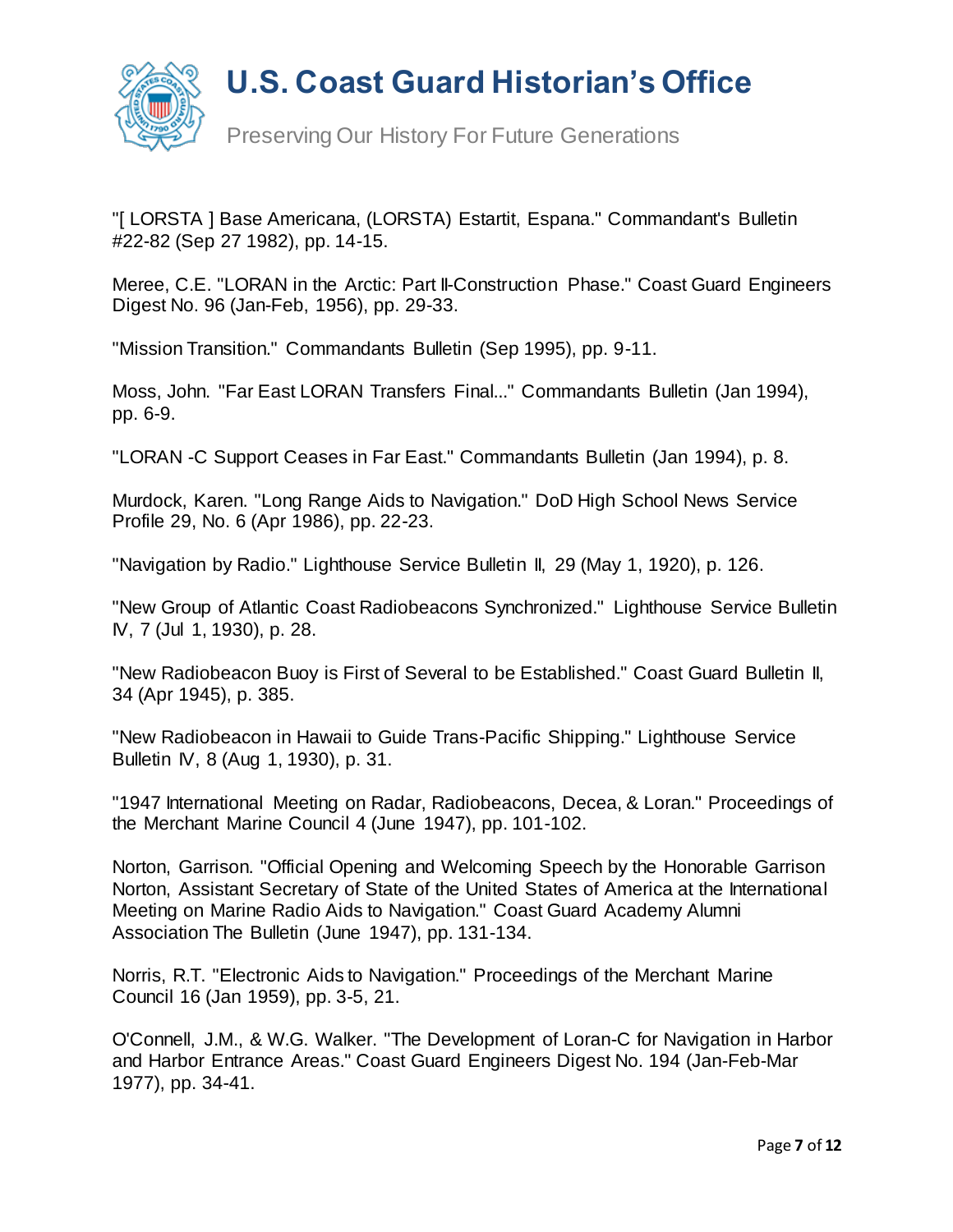

Preserving Our History For Future Generations

"OMEGA Sta. Australia." Commandant's Bulletin (Jan 3 1983), pp. 14-15.

"OMEGA Station Liberia Transferred." Commandant's Bulletin (Apr 26 1982), p. 12.

"OMEGA Station [ Trinidad ] Closed." Commandant's Bulletin (Feb 9 1981), p. 3.

"OMEGA Station Trinidad Terminated." Commandant's Bulletin (Oct 20 1980), p. 20.

"Operation of All Great Lakes Radiobeacons on an Hourly Schedule." Lighthouse Service Bulletin IV, 12 (Dec 1, 1930), pp. 49-50.

"Operation Tight Reign." Coast Guard Academy Alumni Association The Bulletin (Jan-Feb 1967), pp. 28-36.

Pohle, C.G. "The LORAN-D Navigation System." Coast Guard Engineers Digest No. 145 (Oct-Nov-Dec, 1964), pp. 9-11.

"The Omega System of Global Navigation." Coast Guard Engineers Digest No. 152 (Jul-Aug-Sep, 1966), pp. 26-33.

"Possibilities of Short Radio Waves for Safeguarding Navigation." Lighthouse Service Bulletin II, 62 (Feb 1, 1923), pp. 265-266.

"Principle Types of Radio Compasses." Lighthouse Service Bulletin II, 69 (Sep 1, 1923), p. 307.

"Principles and History of Loran System of Navigation." Coast Guard Academy Alumni Association The Bulletin (Dec 1945), pp. 274-280.

"Progress of Radio Compasses on Shipboard." Lighthouse Service Bulletin II, 71 (Nov 1, 1923), p. 306.

"Progress in the Use of Radio Signals in Navigation." Lighthouse Service Bulletin II, 69 (Sep 1, 1923), pp. 293-294.

"Radar Navigational Aids." Proceedings of the Merchant Marine Council 6 (Oct 1949), pp. 168-169.

"Radio Compass Approved by Shipmasters." Lighthouse Service Bulletin II, 58 (Oct 1, 1922), p. 245.

"Radio Compass Installations on Coast Guard Vessels." Lighthouse Service Bulletin II, (Jun 1, 1923), pp. 281-282.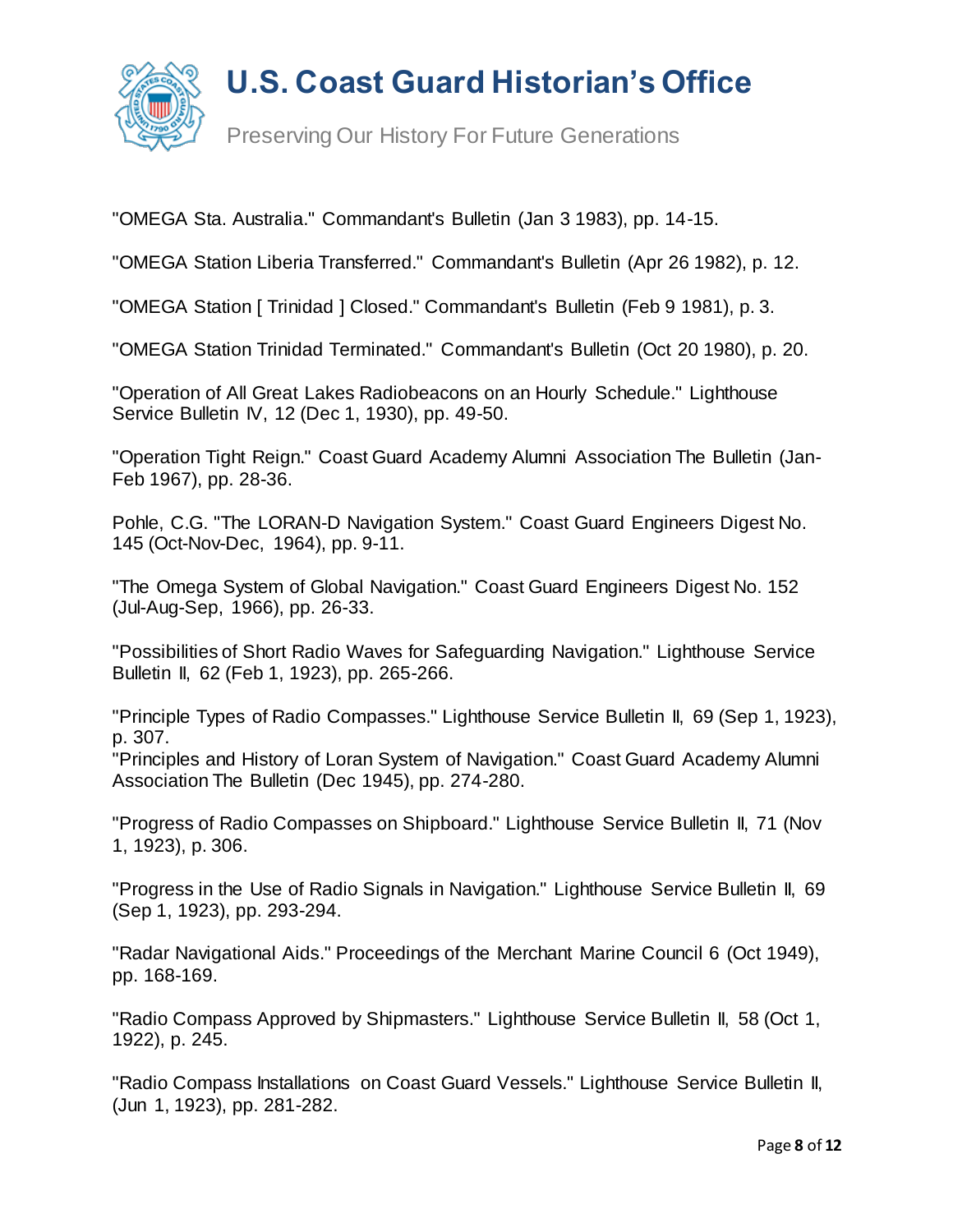

Preserving Our History For Future Generations

"Radio-Compass Navigation." Lighthouse Service Bulletin II, 26 (Feb 2, 1920), p. 114.

"The Radio Compass as a Navigational Instrument on Shipboard." Lighthouse Service Bulletin II, 62 (Feb 1, 1923), p. 265.

"Radio Direction Finding and Safety of Navigation." Lighthouse Service Bulletin II, 45 (Sep 1, 1921), p. 93.

"Radio Direction Signals." Lighthouse Service Bulletin II, 39 (Mar 1, 1921), p. 169.

"Radio Fog Signals." Lighthouse Service Bulletin II, 34 (Oct 1, 1920), p. 145.

"Radiobeacon System Between New York and Boston." Lighthouse Service Bulletin III, 53 (May 1, 1928), p. 241.

"The Radiobeacon System of the United States Lighthouse Service on the Great Lakes." Lighthouse Service Bulletin III, 54 (Jun 1, 1928), pp. 245-246.

"Radiobeacons to Guide Ships to the Panama Canal." Lighthouse Service Bulletin III, 70 (Oct 1, 1929), p. 307.

Reinberg, LeRoy, Jr. "NAVSTAR GPS: A New, Global Positioning System." Coast Guard Academy Alumni Association The Bulletin (July/Aug 1983), pp. 26-27.

"Report on Radiobeacon Buoy." Lighthouse Service Bulletin V, 42 (Jun 1939), p. 190.

Robinson, Greg. "Mission Transition: Coast Guard LORAN Leadership, Management Come to an End in Europe as ActEur/MIO Europe is Established in Rotterdam, Netherlands." Commandant's Bulletin (Sep 1995), pp. 9-11.

Rose, Earl G. "Progress in Radio Navigational Aids." Coast Guard Academy Alumni Association The Bulletin (June 1947), pp. 139-145.

Ryssy, J.W. "Developments in Electronic Navigational Systems and Devices--Part I, Part II." Proceedings of the Merchant Marine Council 9 (Jan 1952), pp. 4-9.

Seward, H.L. "World Radio Aids to Navigation." Coast Guard Academy Alumni Association The Bulletin (June 1947), pp. 134-139.

Shea, John M. "U.S. Coast Guard Aviation and LORAN." The Quarterdeck Log 15, No. 2 (Summer 2000), pp. 26-29.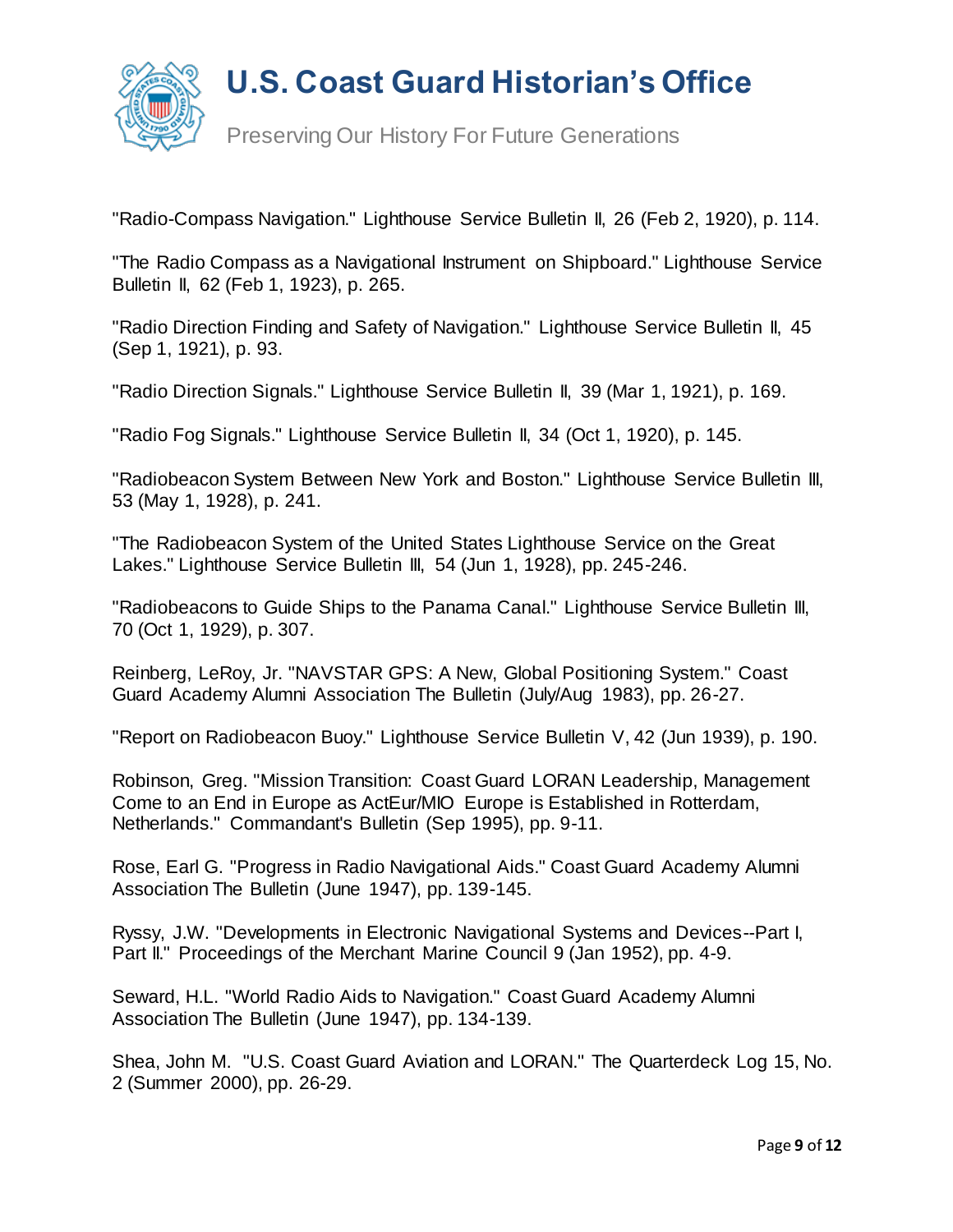

Preserving Our History For Future Generations

Smith, Kenneth B. "Life at a Loran Station." Coast Guard Magazine (Mar 1951), pp. 20- 23.

Pierro, Kenneth A., Sarah Foster-Snell & John Moss. "Stepping Into History: Omega Navigation Ceases Operation." CG (Sep 1997), pp. 21-23.

"Successful Test of Radio Compass on a Lighthouse Tender at San Francisco." Lighthouse Service Bulletin II, 57 (Sep 1, 1922), p. 241.

Sullivan, Tim. "Loran Duty..." Coast Guard Academy Alumni Association The Bulletin (Sep/Oct 1978), pp. 19-20.

"Summary of IMRAN Conference." Coast Guard Academy Alumni Association The Bulletin (June 1947), pp. 152-153.

"Synchronization of Air Fog Signals and Radiobeacon Signals for Distance Finding." Lighthouse Service Bulletin IV, 13 (Jan 2, 1931), pp. 51-52.

"Synchronizing of Radiobeacons on the Great Lakes." Lighthouse Service Bulletin III, 69 (Sep 3, 1929), pp. 303-304.

"Tests of Radio Fog Signals Near New York and of the Radio Compass on the U.S. Lighthouse Tender 'Tulip.'" Lighthouse Service Bulletin II, 43, (Jul 1, 1921), pp. 185-187.

Thiel, Richard. "SARSAT, COSPAS & ELT, Life saving letters." The Compass no. 1 (1984), pp. 25-28.

Torres, Bob. "OMEGA Station Hawaii." Commandant's Bulletin (Nov 23 1984), pp. 26- 27.

"Use of LORAN by Vessels of Merchant Marine Increasing." Coast Guard Magazine (Jan 1948), p. 10.

"Use of Radio Compass in Navigation and Relief Work at Sea." Lighthouse Service Bulletin II, 66 (Jun 1, 1923), p. 281.

"Use of Wireless Signals in Navigation." Lighthouse Service Bulletin I, 2 (Feb 1912), p. 5.

Van Etten, J.P. "Special LORAN-C Program." Coast Guard Engineers Digest No. 104 (May-June 1957), pp. 39-40.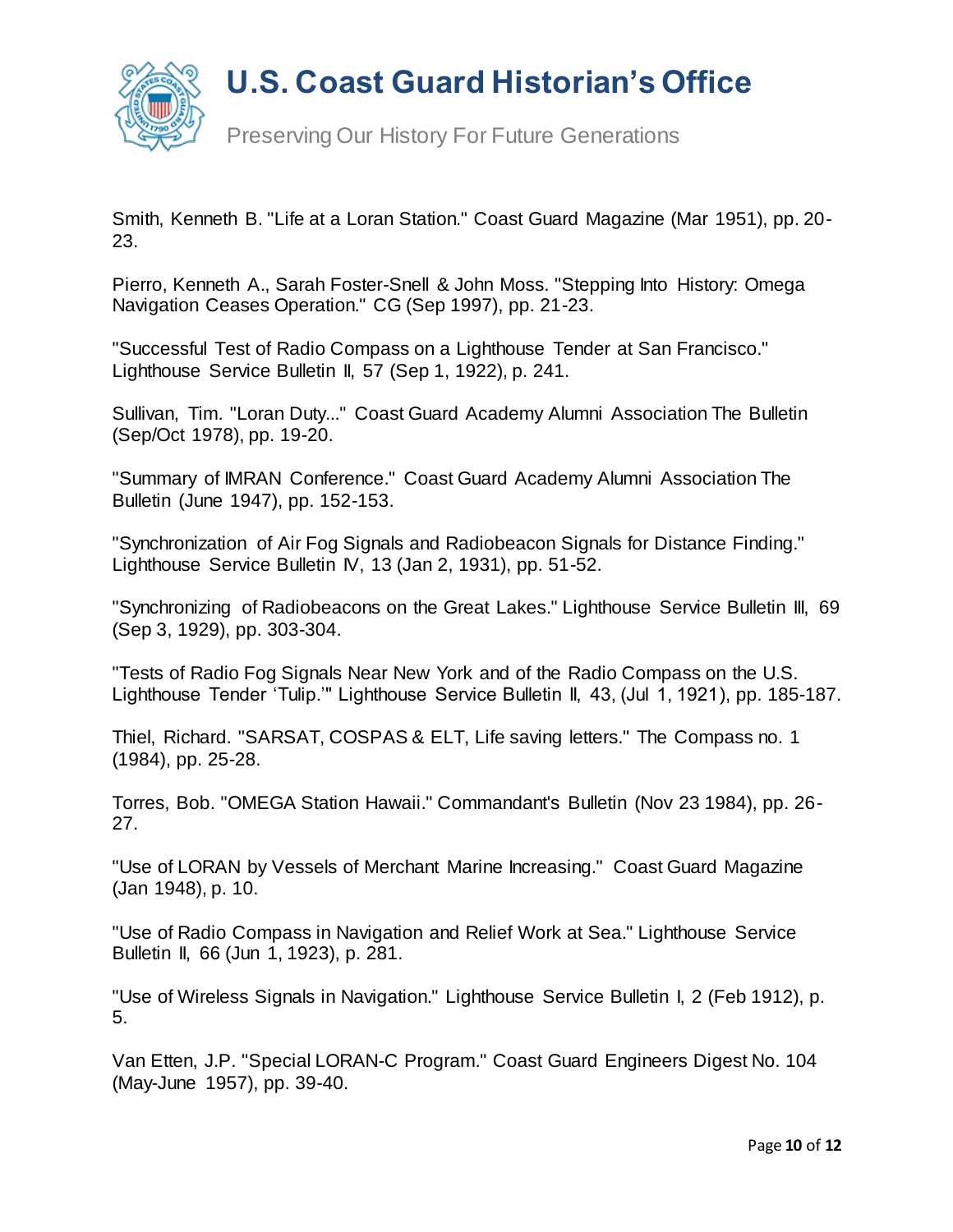

Preserving Our History For Future Generations

"Volcanic Ash [ from Mount St. Helens ] Blankets LORAN Station [ George ]." Commandant's Bulletin (Jun 23 1980), pp. 10-11.

Waldron, B.C. "Saipan: End of an Era." Commandants Bulletin (Aug 10 1981), pp. 12- 14.

"Warning Radiobeacons." Lighthouse Service Bulletin IV, 65 (May 1, 1935), pp. 205- 206.

Webster, E.M. "A Preview of Some United States Navigational Aid Developments." Coast Guard Academy Alumni Association The Bulletin IX, No. 3 (June 1947), pp. 145- 152.

Webster, J.R. "Is Radar an Aid to Safe Navigation?" Proceedings of the Merchant Marine Council 20 (Oct 1963), pp. 170-172.

Wine, Adam. "Life at [ LORAN Station ] Lampedusa." Commandant's Bulletin (Sep 1995), pp. 10-11.

Wysocki, J.P. "OMEGA: The Radionavigation System That Covers the World." Coast Guard Engineers Digest 20-198 (Spring, 1978), pp. 11-19.

Young, Robert W. "A Description of the New Aleutian Loran Station Buildings." Coast Guard Engineers Digest No. 59 (Nov-Dec, 1949), pp. 1-3.

Coast Guard Academy Alumni Association The Bulletin (May 1950), pp. 73-78.

Zack, William L. "Loran Duty in Europe." Coast Guard Academy Alumni Association The Bulletin (Jan/Feb 1985), pp. 34-35.

#### **Books & Published Government Documents:**

Cluett, Robert, IV. General Information Relating to the LORAN Transmitting Station Cape Atholl, Greenland. Boston: Commander, First Coast Guard District, 1 June 1957.

United States. Bureau of Light-houses. Radiobeacons and Radiobeacon Navigation. Washington: GPO, 1931.

Radio Fog Signals and Their Use in Navigation in Connection with the Radio-Compass. 2d ed. Washington: GPO, 1924.